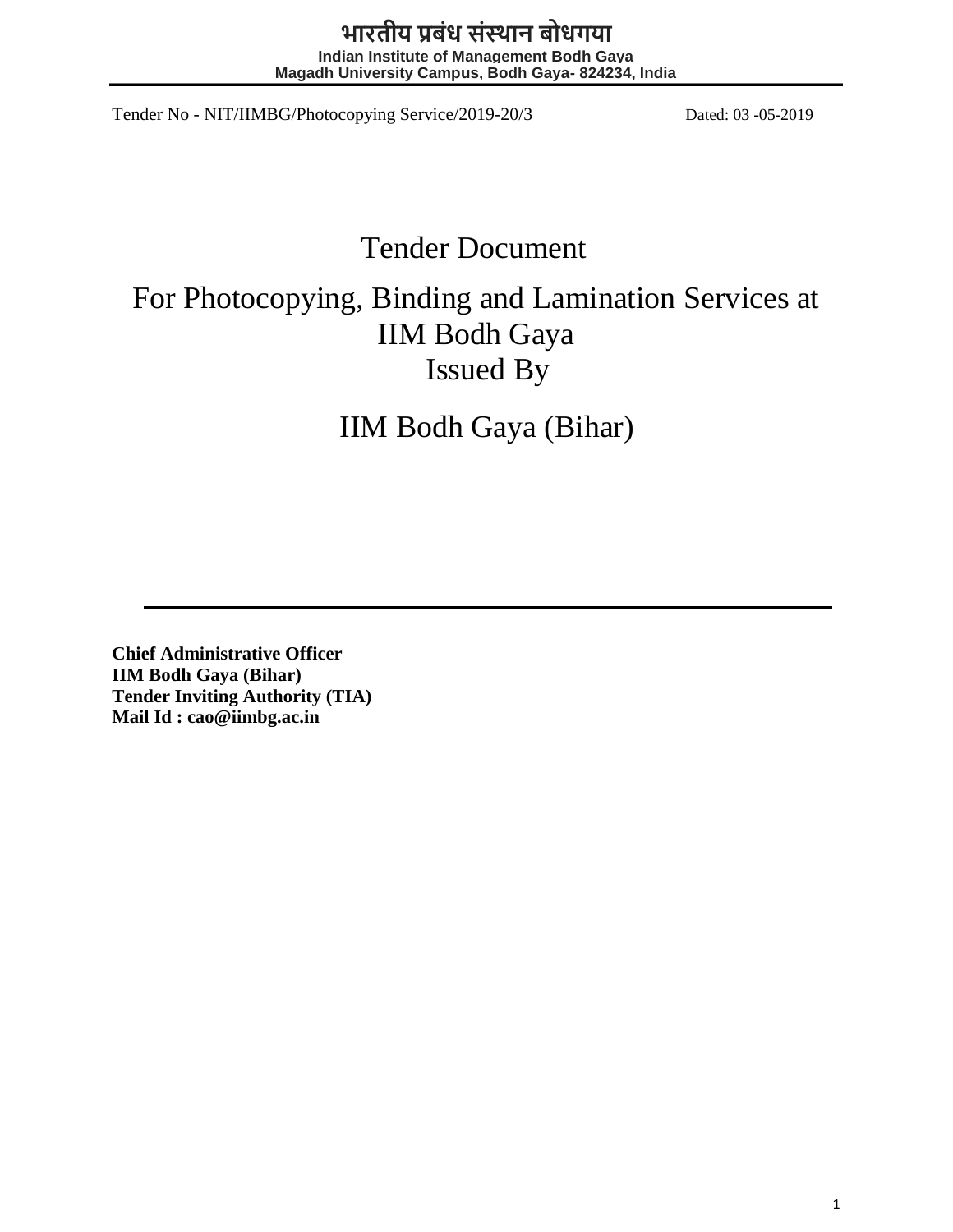# **भारतीय प्रबंध संस्थान बोधगया Indian Institute of Management Bodh Gaya Magadh University Campus, Bodh Gaya- 824234, India**

Tender No - NIT/IIMBG/Photocopying Service/2019-20/3 Dated: 03 -05-2019

Indian Institute of Management, Bodh Gaya invites bids for Photocopying, Binding and Lamination services to be made available and setup within the building in the campus of IIM Bodh Gaya as indicated by the TIA. Tender forms can be downloaded-from the CPP Portal https://www.eprocure.gov.in/epublish/app and Institute website http://www.iimbg.ac.in.

The bidders are requested to read the tender document carefully and ensure compliance with all specifications/instructions herein. Non-compliance of specifications/instructions in this document may lead to disqualification of bidders from the tender exercise. The Chief Administrative Officer, IIM Bodh Gaya, the Tender Inviting Authority (TIA) reserves the right to select the service provider or to reject any bid without assigning any reason. Incomplete tenders, amendments and additions to tender after opening or late tenders are liable to be ignored or rejected.

#### **Bidder's Eligibility Criteria:**

- 1. **Experience:** The bidder must have at least one-yearsimilar experience in Govt. /State Govt. / Govt. Autonomous Institute. (PO/WO/Agreement/Experience Certificate signed by the authorized signatory of the employer with official stamp in original as of proof of the said experience should be enclose along with the technical bid). In case adequate proof is not furnished the bid is likely to be rejected.
- 2. **GST and PAN:** The bidder must have valid PAN& GST registration number. Scan copy of both documents clearly legible should an essential enclosure in the technical bid.
- 3. **Annual Turnover:** Minimum annual turnover of the firm should be Rs.15 lakhs or more in each year over a period of last 3 financial years i.e FY 2016-17, 2017-18, 2018- 19 (CA Certified turnover certificate should an essential enclosure in the technical bid in absence of which the bid is likely to be rejected.
- 4. The bidder should not have been blacklisted by any Govt, Semi‐Govt Dept, or any other organization. *An affidavit in original (on non-judicial stamp paper duly notarized) to this effect shall be given by the firm along with the EMD which is a mandatory requirement.*

#### **Special Note to Bidders:**

IIM Bodh Gaya will be shifting into its new temporary campus shortly. Therefore, the bidders in their own interest at their cost are advised to visit, inspect and examine the existing and new site and its surroundings and satisfy themselves before submitting their bid.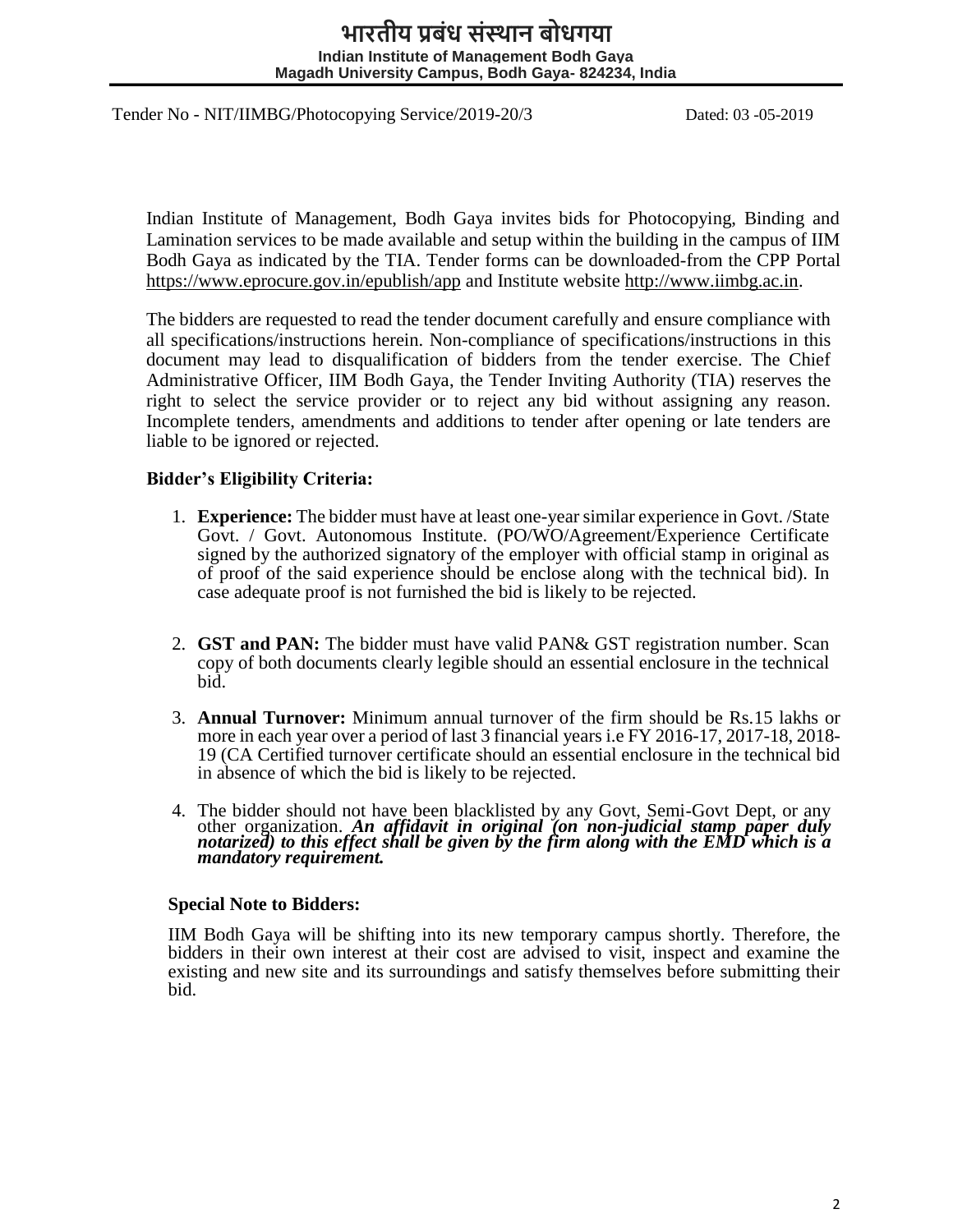#### **Instructions to Bidder:**

- 1. Please go through the tender advertisement and the tender document carefully to understand the documents required to be submitted as part of the bid. Please note that the number of covers in which the bid documents must be submitted, the number of documents – including the names and content of each of the document that need to be submitted. Any deviations from these may lead to rejection of the bid.
- 2. Bidder should consider any corrigendum published on the tender document before submitting their bids.
- 3. Sealed tender documents duly signed & stamped on all pages are required to be delivered at Indian Institute of Management Bodh Gaya, by Registered Post/Speed Post/By Hand/Courier (to be submitted in Receiving & Dispatch Office) on or before 24/05/2019 by 5:00 PM. The Technical Bids opening shall be at IIM Bodh Gaya campus in presence of the tenderers or their authorized representatives, if any, who wish to attend on 25/05/2019 at 3:00 PM. The Financial Bids of those bidders declared as qualified in Technical Bids will be opened on 30/05/2019 by 3:00 PM. If the office happens to be closed on the date of receipt of the bids or opening of bids as specified, the bids will be received and opened on the next day of opening of the office on the same time and venue which is announced in this bid document/website of the Institute/communicated through E-Mail.
- 4. The tenderer shall quote for the services to be provided as given in the tender document.
- 5. The tender must be submitted in three separately sealed envelopes marked as "A", "B", & "C". The language used shall be English. In case any information given is in foreign language, in such cases translated (in English) copies of those pages must be enclosed, failing which the tender will be summarily rejected.

# **6. ENVELOPE "A" (Earnest Money)**

Tender must be accompanied with earnest money as mentioned. The Demand Draft towards Earnest Money should be placed in sealed "Envelope A".

7.1 The EMD is not required to be submitted by bidders who are exempted in terms of MSME, Govt. of India guidelines. However, they are required to furnish valid certificate in this regard issued by the Competent Authority

# **7. ENVELOPE "B" (Technical Bid Document)**

- 8.1 Tenderers should establish their credentials by giving valid documentary evidences of similar services as defined in this document to have been executed in India.
- 8.2 Checklist for "Envelope B"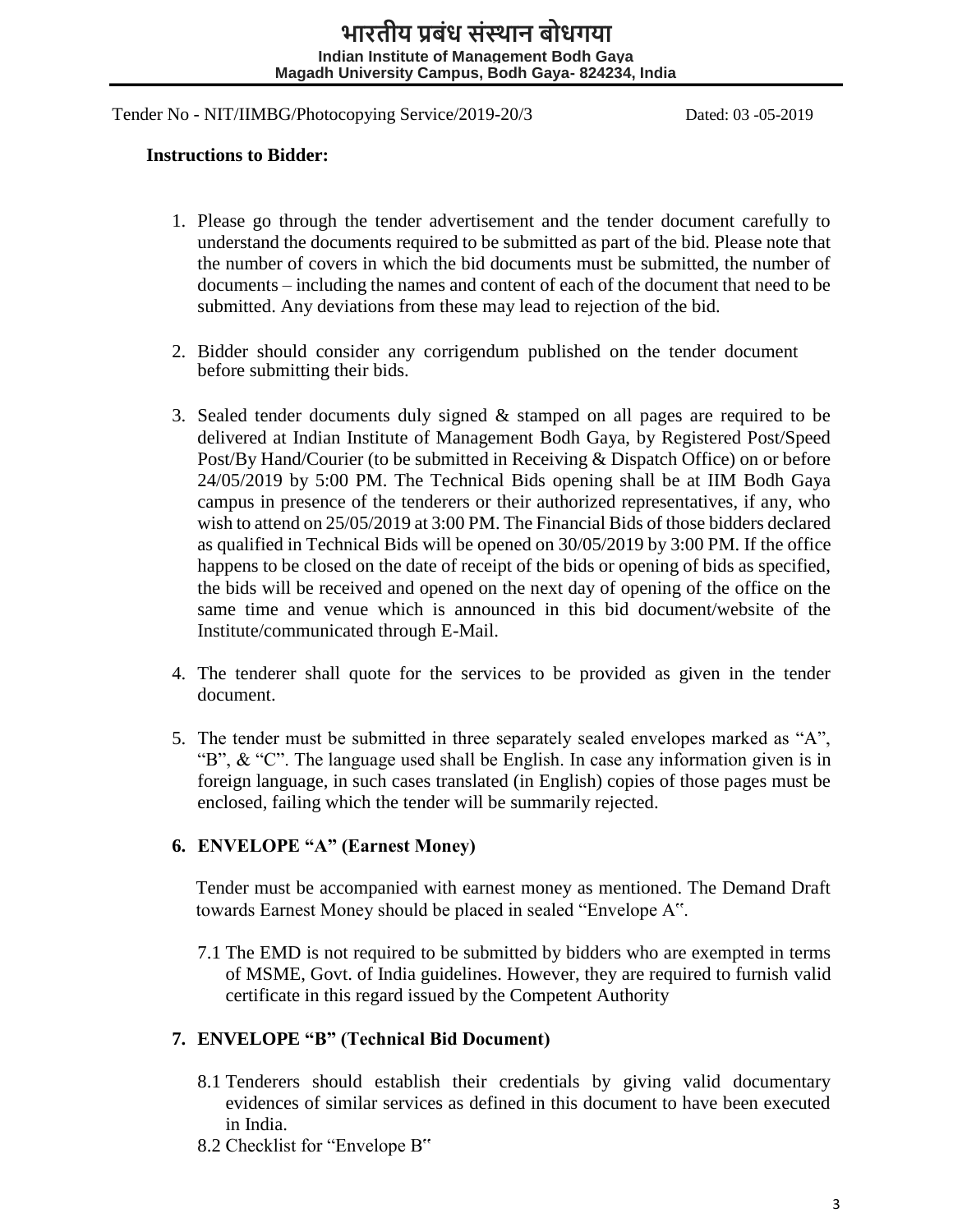- Bidder's General Information **Annexure-1**along with the documentary proof.
- Bidder's Eligibility Criteria **Annexure-2** along with the documentary proof.
- No Deviation Confirmation as per **Annexure-3.**
- LETTER OF AUTHORITY as per **Annexure -4**
- Declaration on the Company letter head stating acceptance of the terms and Conditions mentioned in the tender documents.
- Additional documents, if any.

# **8. ENVELOPE "C" (Financial Bid Document)**

- The "Envelope C" shall contain the tender documents and information related to the schedule of services quoting the rates etc. of the item pertaining to the Financial Bid on the Financial Bid document.
- All columns shall be duly filled in with specific information on the cost involved.
- The rates for the services shall be quoted in Indian Rupees only. Overwriting or use of fluid in financial bid may lead to summary rejection of application.
- **\*NOTE:** The Tenderer should clearly mention, in all the three envelopes (i.e. A, B and C), description of the items for which the offer is being quoted. If any discrepancy is observed the offer would be treated as non-responsive and would be rejected out rightly.
- 9. "Envelope A" (Earnest Money), "Envelope B" (Technical Bid Document) and "Envelope C" (Financial Bid Document), shall be in separate sealed envelopes, each marked as "Envelope A", "Envelope B" and "Envelope C", respectively.

All the three envelopes shall be submitted together in another big envelope sealed and super-scribing thereon Tender for Providing the "Photocopying Services at IIM Bodh Gaya".

The envelope should be superscripted with tender reference number and addressed to:

The Chief Administrative Officer Indian Institute of Management Bodh Gaya Magadh University Campus, Bodh Gaya District Gaya India. PIN 824234,

The envelope marked "Envelope B" of only those Tenderers shall be opened, whose earnest money are placed in the "Envelope A" and found to be in order.

10.Bidder should furnish an EMD amounting to Rs 65,000/- (Rs. Sixty Five Thousand **Only)** through DD from a scheduled bank in India drawn in favour of **"Indian Institute of Management Bodh Gaya" payable at Bodh Gaya.** The bidders should enclose a pre-receipted bill for the EMD to enable us to return the EMD of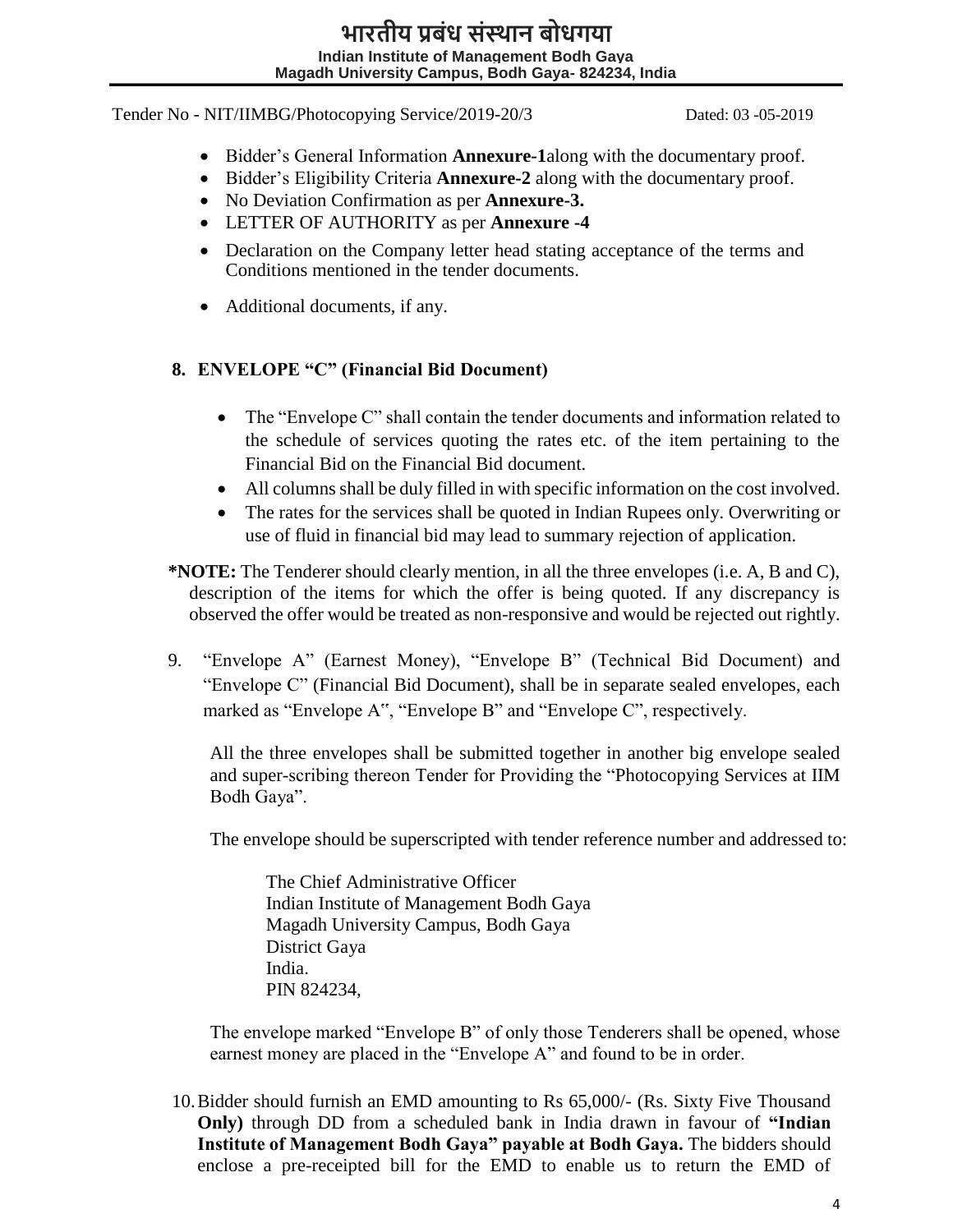unsuccessful bidders. **Failure to deposit Earnest Money will lead to rejection of tender.** EMD of awardee bidder if backs out will be forfeited. **EMD of successful bidder will be adjusted against Security Deposit and will remain with the Institute. It will be refunded only after two months of expiry of contract duration. No interest will be paid on this EMD.**

11.The earnest money of unsuccessful bidders will be returned to them without any interest within 30 working days from the date of awarding of the contract.

#### **Tender Fee and EMD Exemption**

The Institute may accept bids without EMD from those bidders who are registered with the MSME/ National Small Industries Corporation (NSIC). Certificate must be enclosed with technical bid for EMD Exemption.

## **Tender Notice**

Sealed tenders are invited under two-bid system from reputed, well established & professional Photocopying Service providers according to the terms and conditions given in the tender form: -

| <b>Name of Service</b> | <b>Estimated</b>               | <b>EMD</b>  | <b>Security</b> | <b>Registration</b> |  |
|------------------------|--------------------------------|-------------|-----------------|---------------------|--|
|                        | $(\mathbf{In})$<br><b>Cost</b> |             | <b>Deposit</b>  | <b>Fees</b>         |  |
|                        | Rs.)                           |             |                 |                     |  |
| Photocopying,          | 13 Lakh                        | $0.65$ Lakh | $\%$            | Nil                 |  |
| Binding<br>and         |                                |             | estimated cost  |                     |  |
| Lamination             |                                |             |                 |                     |  |
| Services including     |                                |             |                 |                     |  |
| Photocopy              |                                |             |                 |                     |  |
| Machine<br>and         |                                |             |                 |                     |  |
| Operator(s)            |                                |             |                 |                     |  |

 **Last date & Time of submission of bids: 24-05-2019 at 05:00 PM**

**Date & Time of Opening of Technical bids: 25-05-2019 at 03:00 PM**

**Date & Time of Opening of Financial bids: 30-05-2019 at 03:00 PM**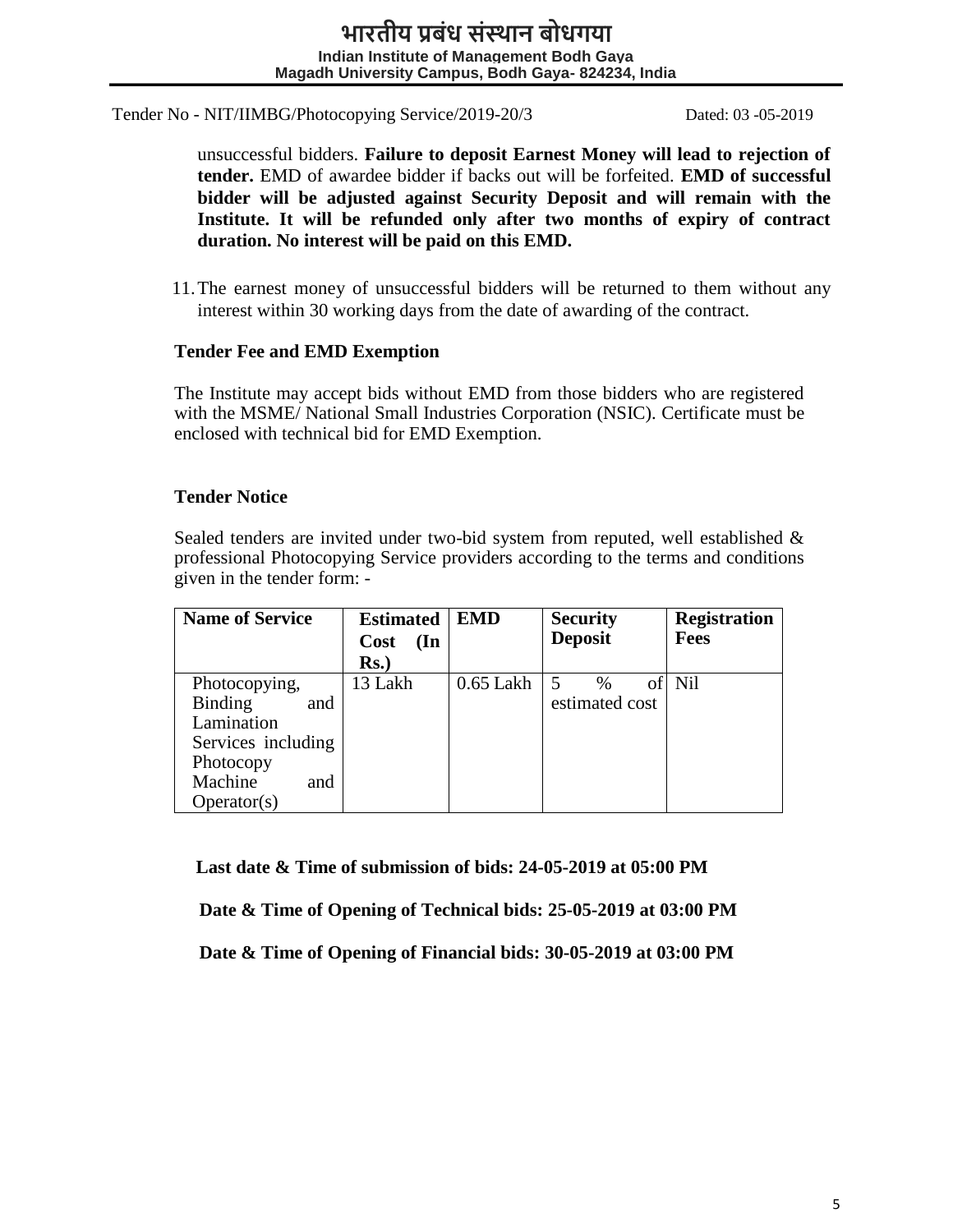#### **Instructions to Bidder**

- 1 IIM, Bodh Gaya may issue amendment / errata to the tender documents before due date of submission of tender. The Agency/Contractors are required to read the tender documents in conjunction with amendments, if any, issued by IIMBG.
- 2 The Agency/Contractor is not supposed to incorporate any amendment / errata in the body of tender documents either in ink or pencil. In case the Agency/Contractor on the body of tender incorporates amendments/errata issued, they shall not be considered, and the amendment / errata issued by the IIM Bodh Gaya shall only hold good. The amendments/errata issued to these documents subsequently would also need to be uploaded on website **[http://www.iimbg.ac.in](http://www.iimbg.ac.in/) and https://www.eprocure.gov.in/epublish/app.** The contractors shall visit these sites from time to time to see these amendments/errata.
- 3 IIM Bodh Gaya reserves the right to postpone/modify and / or extend the date of receipt of opening of tenders or to withdraw the tender notice, without assigning any reason thereof. However, bidders could confirm the dates one day prior to the prefixed dates by contacting the **Tender Inviting Authority (TIA) through the mail- cao@iimbg.ac.in**. In such cases, the bidders shall not be entitled to any form of compensation from IIM Bodh Gaya.
- 4 **Validity of Bid:** Bid submitted by Bidder shall remain valid for acceptance for a period of 180 days from the date of opening of the BID. Bidders shall not be entitled during the said One Eighty days' period to revoke or cancel the BID or to vary the same or any term thereof without the consent in writing to the IIM Bodh Gaya.

#### **Scope of work and Terms and Conditions of Tender**

The terms, conditions and important instruction in respect of this tender are as follows:

- 1. Bids on behalf of Director, Indian Institute of Management Bodhgaya are invited for installation of two good quality Digital Photocopying Machine with minimum speed of 70-80 (Seventy to Eighthly) copies per minute, at IIM Bodhgaya (hereinafter referred to as IIMBG) premises to meet day to day photocopying requirement of Institute. The number of machines may be increased during the tenure of contract, in case of requirement, which should be provided by the tenderer on the request of IIM BG at the same cost.
- 2. The speed of digital photocopy machine should be minimum 70-80 copies per minute (c.p.m.) **The make, type, model of machine to be used by the service provider must be clearly mentioned in the technical bid. In case the details are not given the tender may be rejected.**
- 3. The specification of paper to be used for photocopying / printing shall be of at least 75 GSM of J.K. Paper / TNPL / Bilt Matrix Xerox brands. However, IIMBG shall approve one or two other equivalent brands of 75 GSM paper.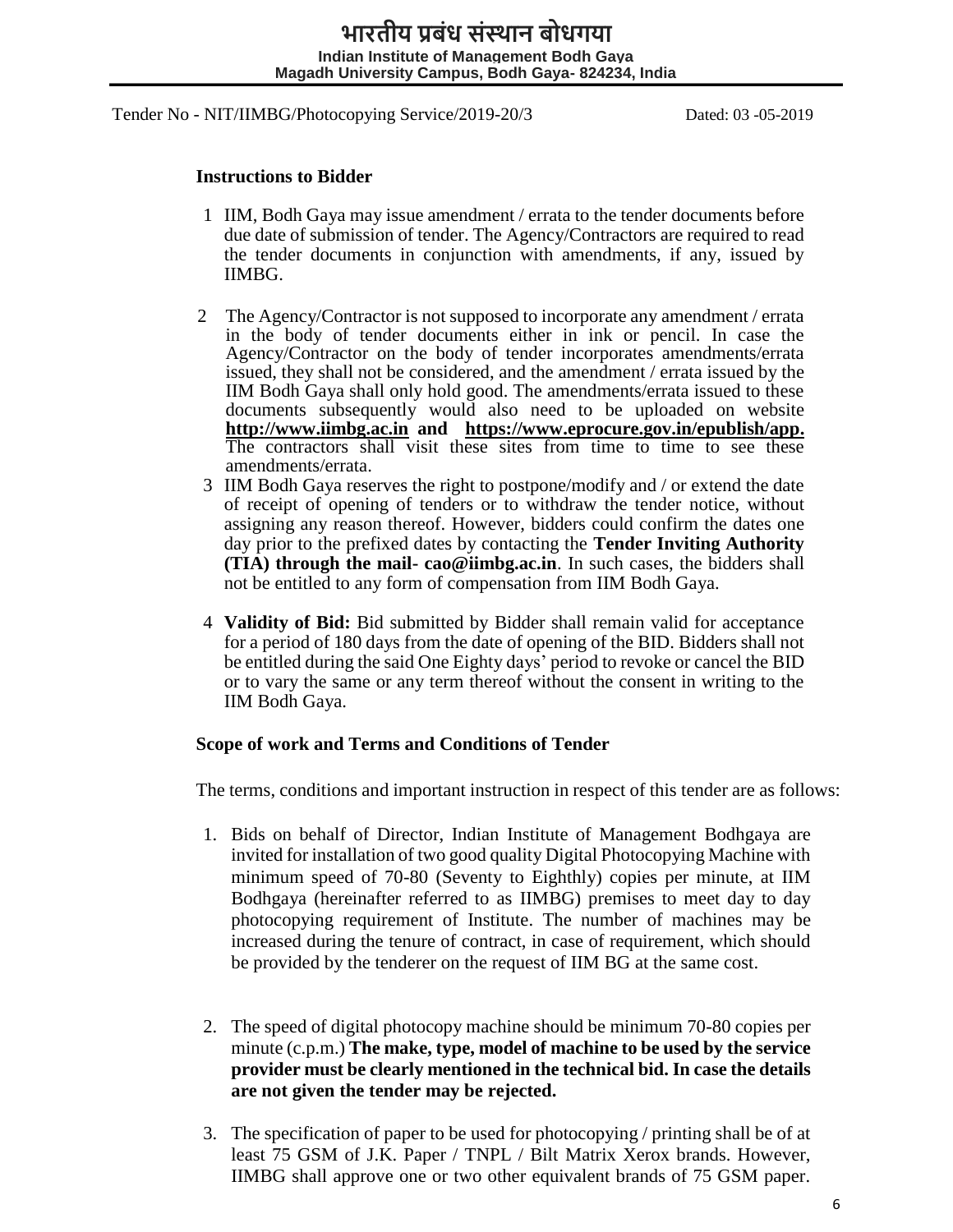Upon approval the tenderer shall have the right to use any of the approved paper.

- 4. Photocopying Machine is required to be installed at the cost of service provider. Service Provider is required to submit rates for different services in the financial bid document. The rates will be settled on per copy basis. The rates will be inclusive of operator wage (employed by Service Provider) and all the consumables required for photocopying.
- 5. The operating hours shall be from 8.30 am to 6.00 pm. The working days of the week will be all seven days in the week. In case of any additional and emergency work when the machine(s) need to be operated beyond the normal working hours or holidays, the service provider will have to provide such services at no extra cost.
- 6. Service Provider shall provide fully trained and equally competent operators on relief duty who will be responsible for all aspects of running and managing the facility. The competence of the operator is liable to be checked by the TIA and if not found suitable shall be asked to be replaced by the contractor.
- 7. Service Provider will provide substitute fully trained staff whenever the regular operator is on leave due to absenteeism or sickness. Any such substitute will be fully conversant with the operation of the photocopy machine/equipment and all relevant procedures. The cost of providing such replacement will be borne by service provider.
- 8. Service provider will be responsible for arranging all equipment, service and maintenance to meet high standard of consistent quality.
- 9. Service Provider will maintain a stock control system and provide all relevant supplies including paper, stapler pins, toner and all consumables necessary to run the photocopy machine/ equipment.
- 10. All equipment and staff utilized in this service will be totally dedicated to the institute for exclusively and no outside work will be undertaken.
- 11. In case of a break down, service provider will provide immediate backup machine as per requirement, so that the down time is minimized to less than 4 hours and work of IIM Bodh Gaya is not held up.
- 12. Security of all documents will be protected and under no circumstance's papers given for photocopy or copies thereof shall be taken out of the premises or given to persons not authorized by IIM Bodh Gaya. No operator or any other staff shall retain any documents given for photocopying in their possession. Even waste paper shall be accounted for and handed over to the indenter of the work.
- 11. It shall be the sole responsibility and liability of the service provider to carry out the obligations arising out of various labour legislations such as Contract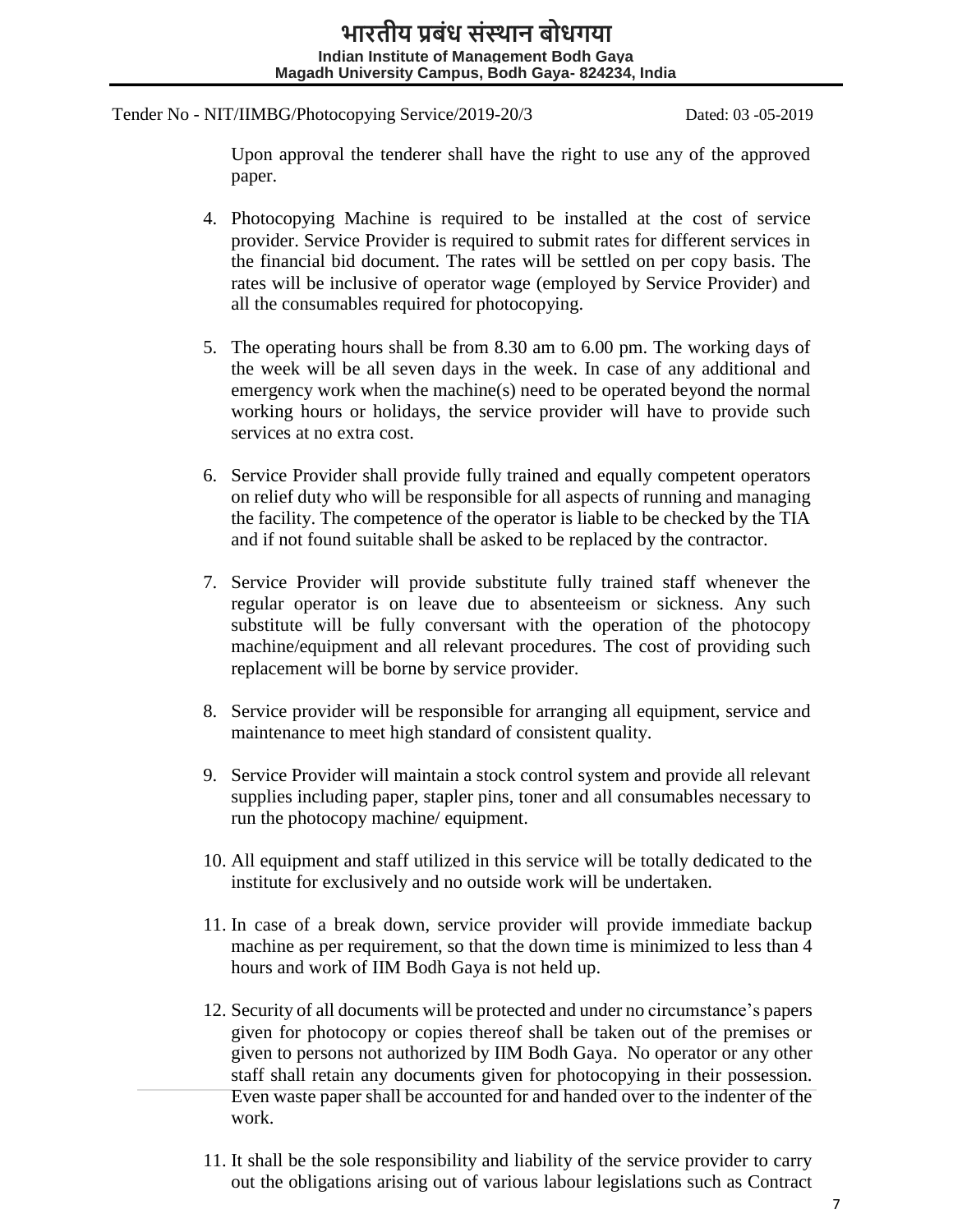Labour (Regulation and Abolition) Act 1970, Minimum Wages Act 1948, Payment of Wages Act 1936, Payment of Bonus Act, Industrial Disputes Act 1947, Employee Provident Fund and Misc. Provisions Act 1952, Employees' State Insurance Act 1948, Women's Compensation Act 1923, Child Labour (Prohibition and Regulation) Act 1986 and such other relevant enactment which are in force from time to time in respect of staff engaged by the service provider to provide the service.

- 12. Service Provider shall raise bill on monthly basis and submit the same succeeding month for payment. IIM Bodh Gaya will normally settle the bill within 15 days from the receipt of the bill. However, for delayed payment, the service provider will not charge any penalty or interest to IIM Bodh Gaya.
- 13. IIM Bodh Gaya will provide suitable space along with back up electric supply of 16 Amps / 240 volts electricity supply for establishing the photocopying facility. The space provided will also cater for secure storage of stores related to the task in hand
- 14. If IIM Bodh Gaya would like to have photocopy only in one-page material of two pages of the text to be photocopied, it would have to be done accordingly.
- 15. Service Provider will be responsible for submitting periodic reports giving detailed, break up of complete job.
- 19. IIM Bodh Gaya may terminate the agreement after serving one-month notice in case the services are not found satisfactory. In such a case, IIM Bodh Gaya will pay on actual work basis for the duration for which the services were provided during the period in question. Similarly, the service provider could also terminate the agreement by giving two-month notice. However, on specific request of IIM Bodh Gaya, the service provider will continue to provide the service for one more month but not exceeding three months in total.
- 20. Tenders received without E.M.D would be straightway rejected or shall not be entertained.
- 21. TDS and any other Government levies applicable on bills as per Government instructions/ notifications issued from time to time shall be applicable and deducted from Service Provider's bills.
- 22. The insurance of the equipment and staff utilized in this service will be borne by the service provider.
- 23. IIM Bodh Gaya will not be responsible for any damage to the machine arising out of unusual occurrences for example voltage fluctuations, seepage of water etc.
- 24. Periodic service of photocopying machine is to be undertaken by the service provider to ensure uninterrupted quality.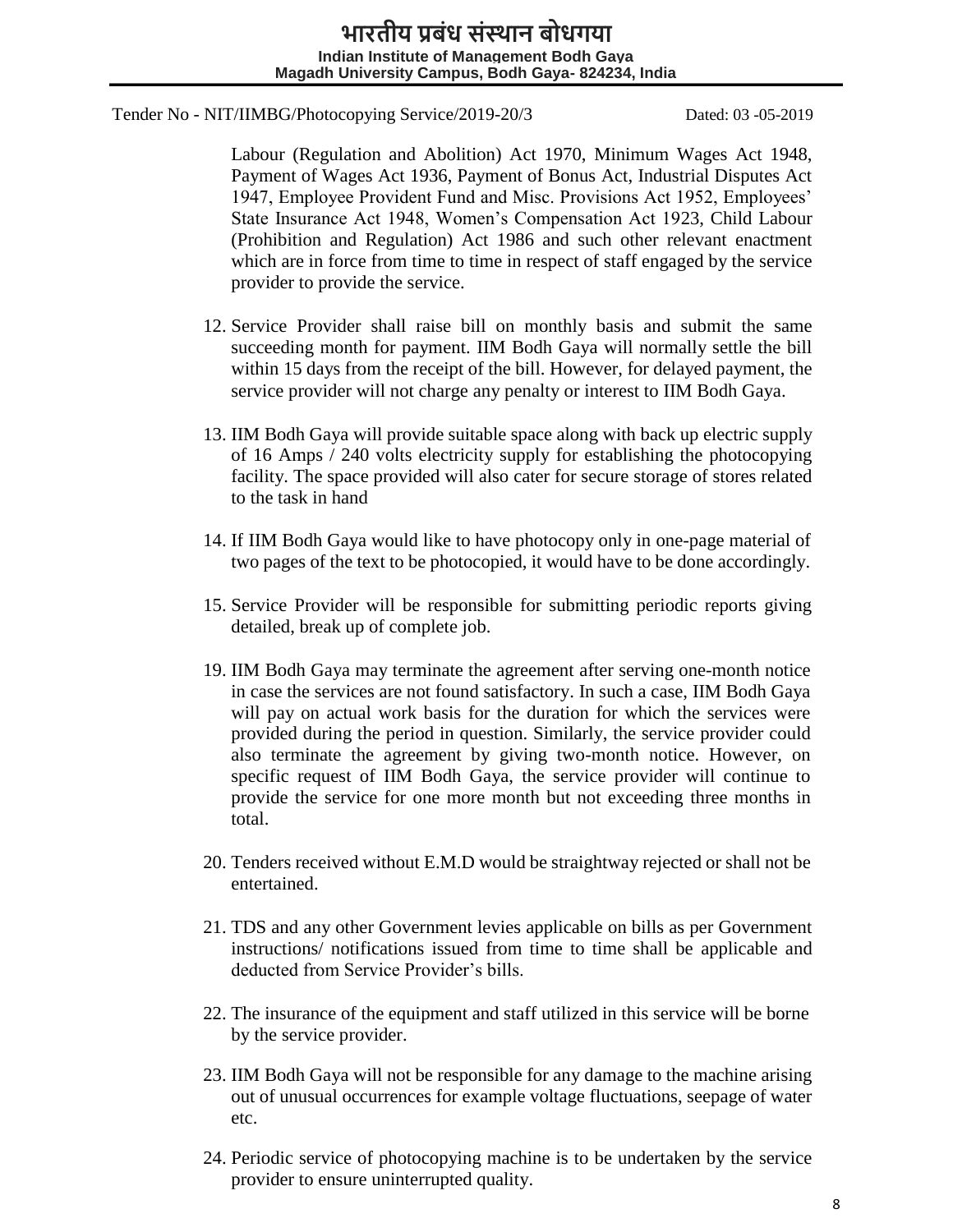- 25. The Service Provider will also arrange for the photocopy for the documents which are in odd size and not covered under this agreement, however, the rates for that will be certified by Head of concerning department and bills will be paid accordingly.
- 26. **Back-up Support.** Kindly mention clearly in the tender document how the service support and back up support will be provided for both machines and manpower.
- 27. **Mode of Submission of Tender.** The bids in prescribed envelops will be delivered at IIM Bodh Gaya. The Tender should be complete in all respects and should be duly signed. Late and delayed tenders due to any reason including postal delays shall not be considered at all. Offers sent through fax/ personal e-mail will not be accepted.
- 28. **Period of Contract.** The period of contract would be for **two years** from the date of award of the contract and it may be further extended for another **one year** on the satisfactory performance of service provider at the discretion of TIA. The performance of the service provider will be evaluated on yearly basis by the TIA
- 29. **Execution of Contract Agreement**. The successful Bidder shall be required to execute a contract Agreement with IIM Bodh Gaya on the non-judicial stamp paper of Rs. 100/-(Rupees One hundred only). The cost of stamp paper shall be borne by successful bidder. IIM Bodh Gaya reserves the right to amend the terms & conditions of contract by mutual discussions and shall be in writing during the tenure of the contract. The amended terms and condition will form part of the agreement.
- 30. **Work at Risk and Cost**: The institute reserves the right to arrange to complete the whole or part of the work executed by some other agency at the risk and cost of the contractor if it is found that the quality and/or the progress in respect of whole or part of the work is not satisfactory.
- 31. **Insurance**: The successful bidder (contractor) shall take third party insurance to cover any accident or accidents of nature, for an amount as required for such type of work against damage /loss/ injury to property or person or loss of life during the entire period of the contract. A copy of insurance policy will be handed over by the contractor to the concerned authority of the Institute before commencing work as specified in the work order / letter of intent. In case the contractor fails to take the insurance policy, the Institute would arrange for the same at the cost of the contractor, alternatively, the institute may stop payments of bills to the contractor till insurance is arranged by the contractor or terminates the contract at the risk and cost of the contractor.
- 32. **Indemnity**: The contractor shall indemnify and keep indemnified the institute against all losses and claims for injuries and or damages to any person or property. The contractor shall abide by and observe all statutory laws and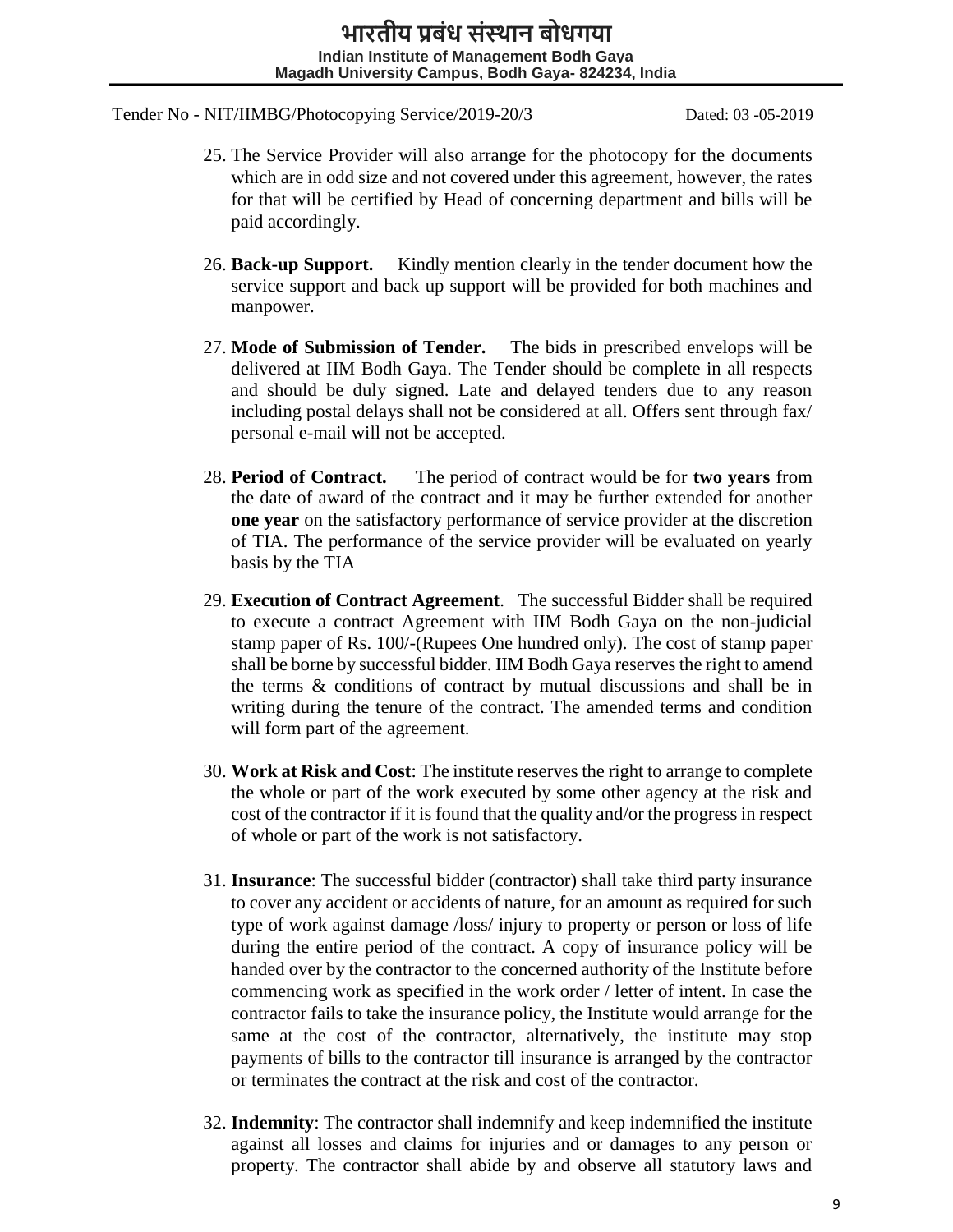regulations in matters of Labour Law, Factory Act, Explosive Act, Workmen - compensation Act, Sales Tax, Royalty, Excise duty, Octroi, Works contract etc.

- 33. **Compliance with the Institute Rules and Regulations**: The contractor shall comply with all norms stipulated by the Institute to maintain discipline, safety, security and hygiene at and around the work site.
- 34. **Jurisdiction** :It is agreed and declared by and between the parties hereto that so far it concerns the jurisdiction of court in Gaya enforcing any of the rights or remedies of the parties hereto against each other or one another, a court in the city of Gaya alone shall have jurisdiction to the exclusion of all other courts in any place in the Union of India so that none of the parties hereto shall be entitled to any proceedings whatsoever in respect of any matters touching or relating to or in connection with or arising under agreement and the terms and conditions thereof in any court except the court or courts having jurisdiction in the city of Gaya Only.
- 35. **Authorization**: The Contractor shall submit to the institute the names, designation and specimen signatures of the persons authorized by him to draw materials, sign joint measurements, bills, receive payments, receive instructions / notices etc. on behalf of the contractor
- 36. **Access to site**. The contractor shall be not allowed unhindered access to the institute and/ or any other party or person, engaged by the Institute to work at the same site and /or to check / regulate /watch /guard/ measure/ inspect, solely or jointly with the contractor.
- 37. **Safety and Security**. Contractor shall abide by the safety code provisions as per safety code framed from time to time by the government.
- 41. **Penalty**. The tenderer should always ensure regular and uninterrupted quality services . In case of failure in services or negligence (as defined below), appropriate punitive action shall be taken by the Institute, which also includes monetary penalty upto 5 % or not exceeding 5% of total monthly bill payable by IIM Bodh Gaya to the service provider.

## **Failure of service and negligence shall be measured in terms of the following:**

- **1.** The service provider delivers poor quality of copies / prints to the user even after receiving written notice by IIM Bodh Gaya regarding poor copy / print quality.
- **2.** If the copy/printing activity stops due to service provider's failure in supplying paper, toner, and other consumables required to run the machines.
- **3.** Service provider provides copy/printing services to any individual / organization not authorized by IIM Bodh Gaya.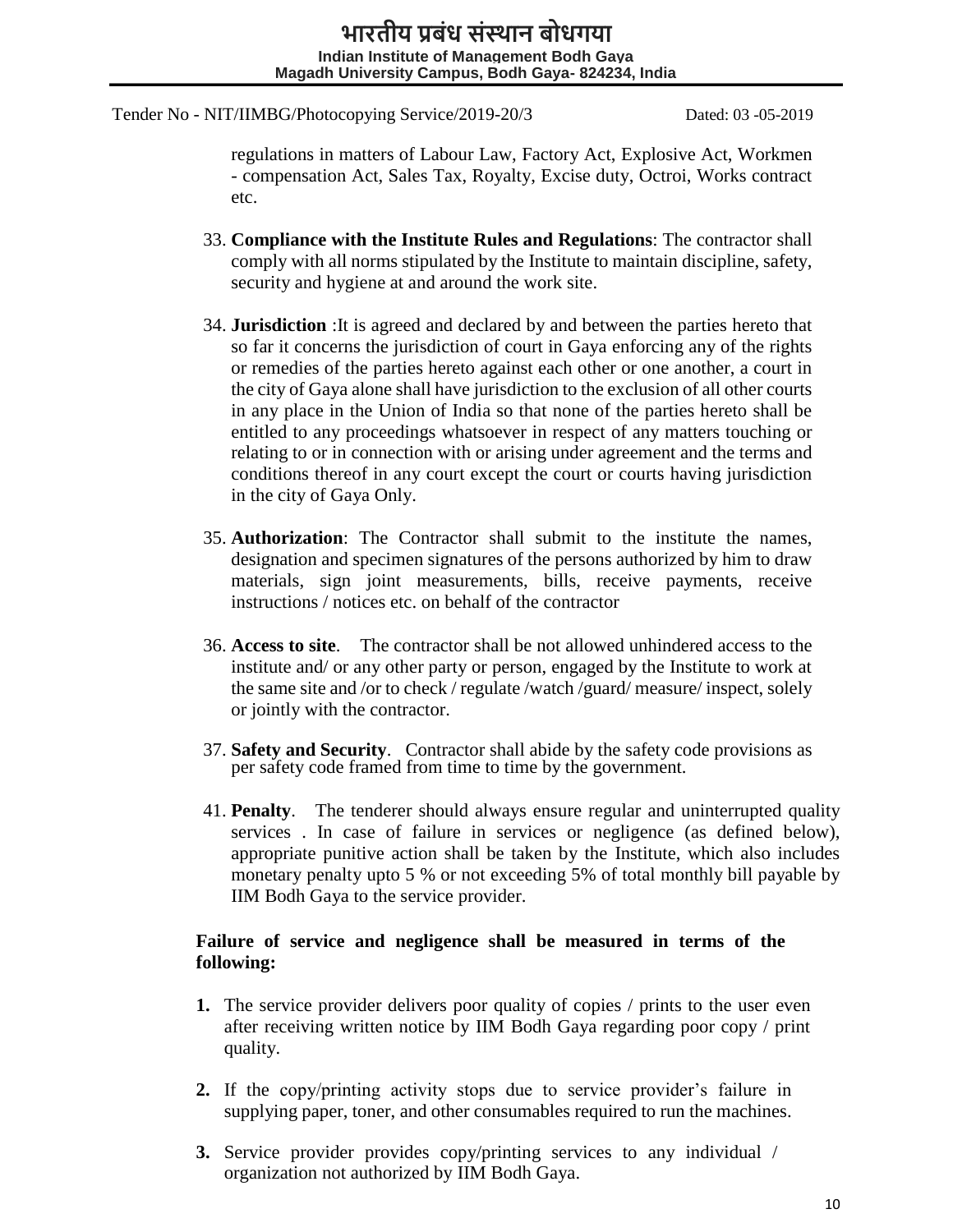- **4.** The service provider fails to supply paper as per specification.
- **5.** Operators are not available during the stipulated timings.
- **6.** All the machines fail and not even a single machine is rectified within 4 hours of breakdown.
- **7.** Breach of any clause of tender / agreement even after receiving prior written notice by IIM Bodh Gaya.
- **8.** Any other matter which an act of negligence or breach of ethics by the service provider.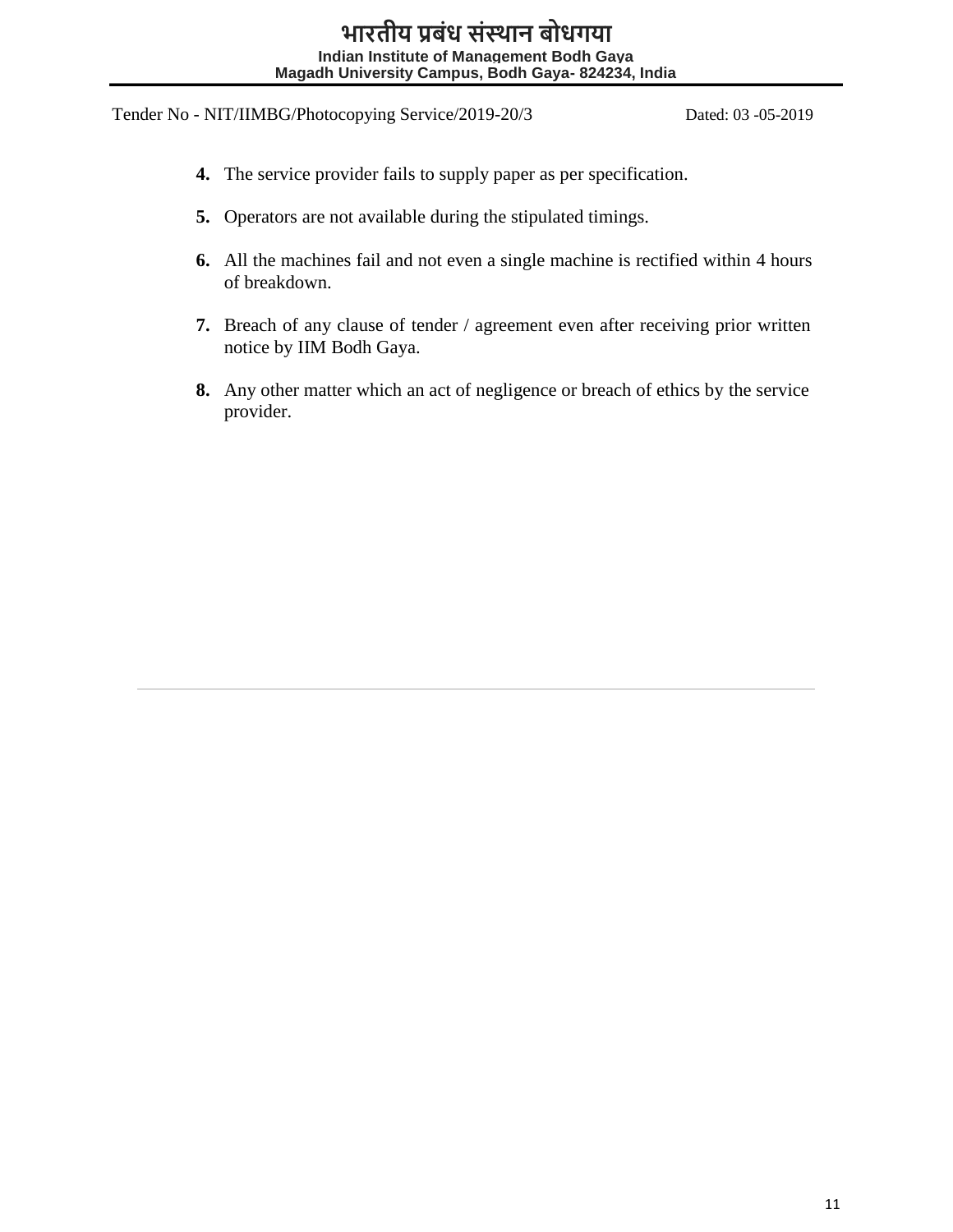# **भारतीय प्रबंध संस्थान बोधगया Indian Institute of Management Bodh Gaya Magadh University Campus, Bodh Gaya- 824234, India**

Tender No - NIT/IIMBG/Photocopying Service/2019-20/3 Dated: 03 -05-2019

#### **Annexure-1**

#### **BIDDER'S GENERAL INFORMATION**

Bidder should indicate following information along with the self-attested photocopies of supporting documents:

1. Name of Firm/Agency/Contractor :

2. GST Registration Number :

3. Registered address :

4. PAN Number :

5. Shop Registration Number & Year :

6. Tele fax No. :

7. Mobile No. :

8. Official Email Address :

9. Name & Address of Branch, if any :

10. Type of Organization

(whether private limited/LLP/ partnership/sole proprietorship) as per attached proof)

11. Name of Proprietor/ Partners/Designated Partners/Directors of the Organization/Firm:

(Signature of Bidder with Seal)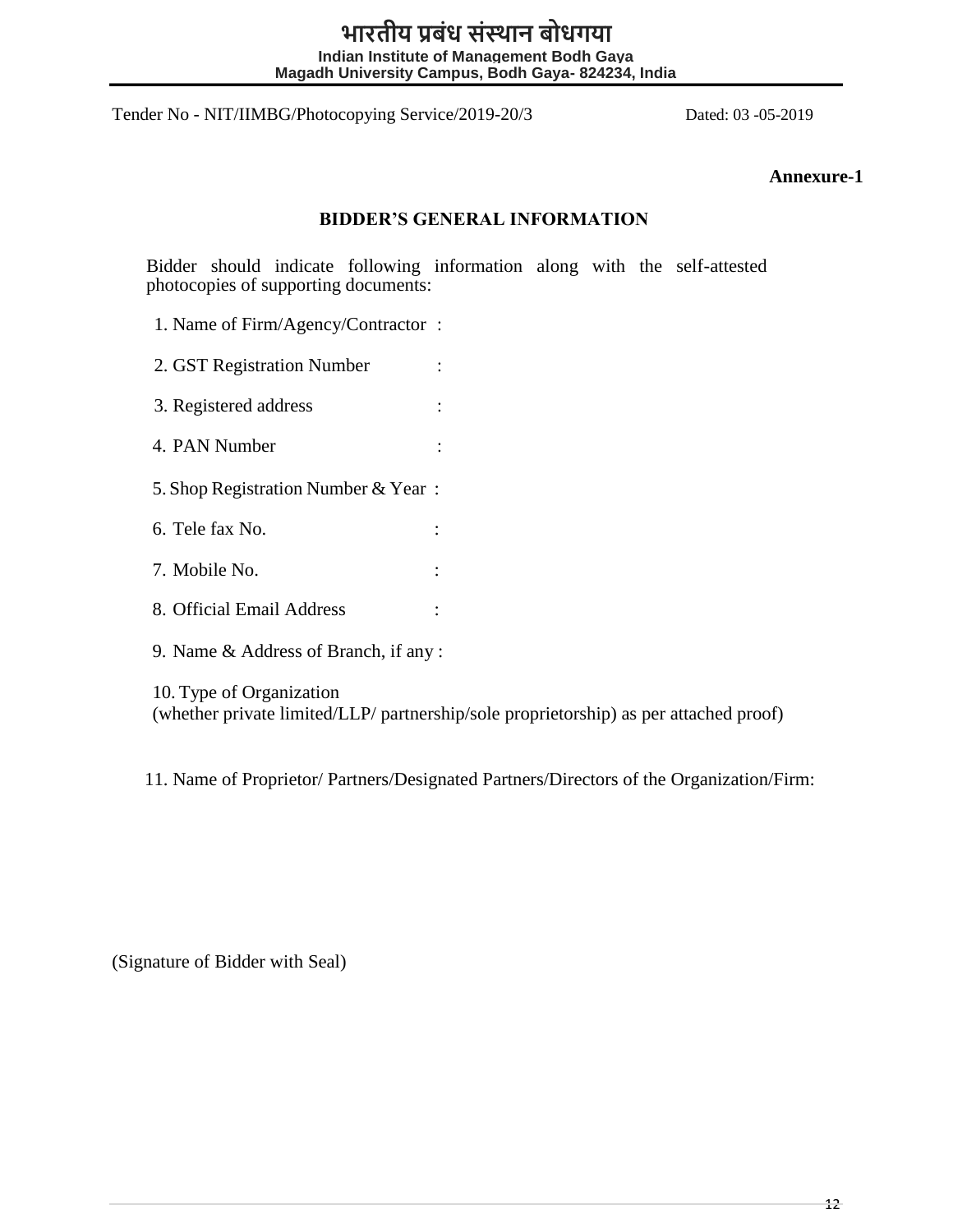# **भारतीय प्रबंध संस्थान बोधगया**

**Indian Institute of Management Bodh Gaya Magadh University Campus, Bodh Gaya- 824234, India**

Tender No - NIT/IIMBG/Photocopying Service/2019-20/3 Dated: 03 -05-2019

# **Annexure-2**

| Sr.No          | <b>Description</b>                                                                                                       | <b>Confirmation</b><br>(Yes/No) | <b>Proof Attached at</b><br><b>Scan Page No.</b> |
|----------------|--------------------------------------------------------------------------------------------------------------------------|---------------------------------|--------------------------------------------------|
| 1              | Do you have any work experience of<br>providing similar services in Govt. / State<br>Govt. / Govt. Autonomous Institute? |                                 |                                                  |
| $\overline{2}$ | Does your agency have been in existence<br>for the last 03 years?                                                        |                                 |                                                  |
| 3              | Does your agency comply with the<br>statutory requirements such as GST<br>Number and PAN Number?                         |                                 |                                                  |
| $\overline{4}$ | Do you have annual turnover of INR 15<br>Lakh in preceding three Financial Year?                                         |                                 |                                                  |
| 5              | Does your agency have been blacklisted<br>by any Organizations?                                                          |                                 |                                                  |
| 6              | Whether the Earnest Money in the form<br>of DD are enclosed?                                                             |                                 |                                                  |

# **BIDDER'S ELIGIBILITY CRITERIA**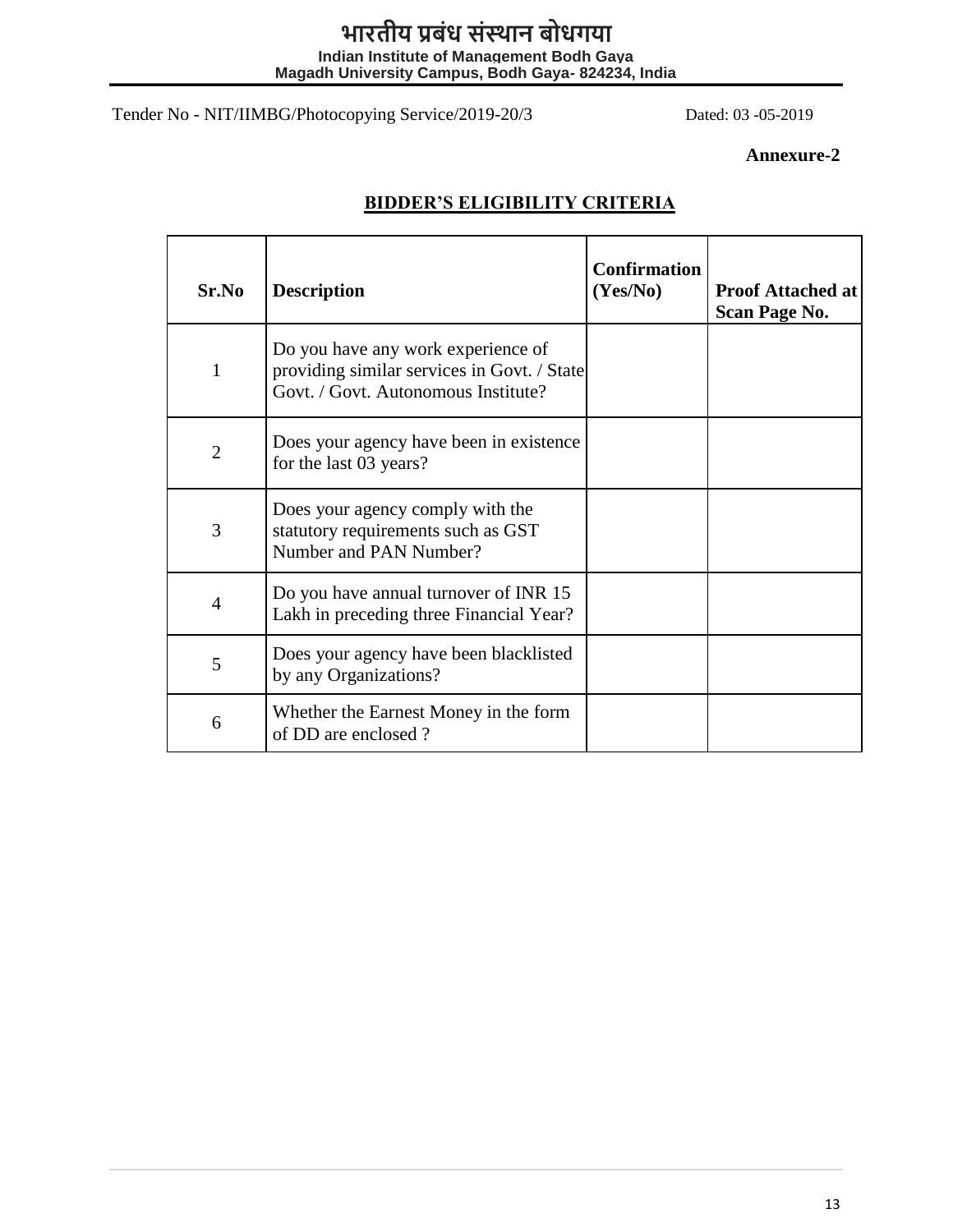# **भारतीय प्रबंध संस्थान बोधगया Indian Institute of Management Bodh Gaya Magadh University Campus, Bodh Gaya- 824234, India**

Tender No - NIT/IIMBG/Photocopying Service/2019-20/3 Dated: 03 -05-2019

**Annexure-3**

# **NO DEVIATION CONFIRMATION**

To

The Tender Inviting Authority, IIM Bodh Gaya.

Dear Sir,

I/We understand that any deviation/exception in any form may result in rejection of BID. I/We, therefore, certify that we have not taken any exceptions/deviations anywhere in the BID and I/ we agree that if any deviation/exception is mentioned or noticed, our BID may be rejected.

**(SEAL AND SIGNATURE OF BIDDER)**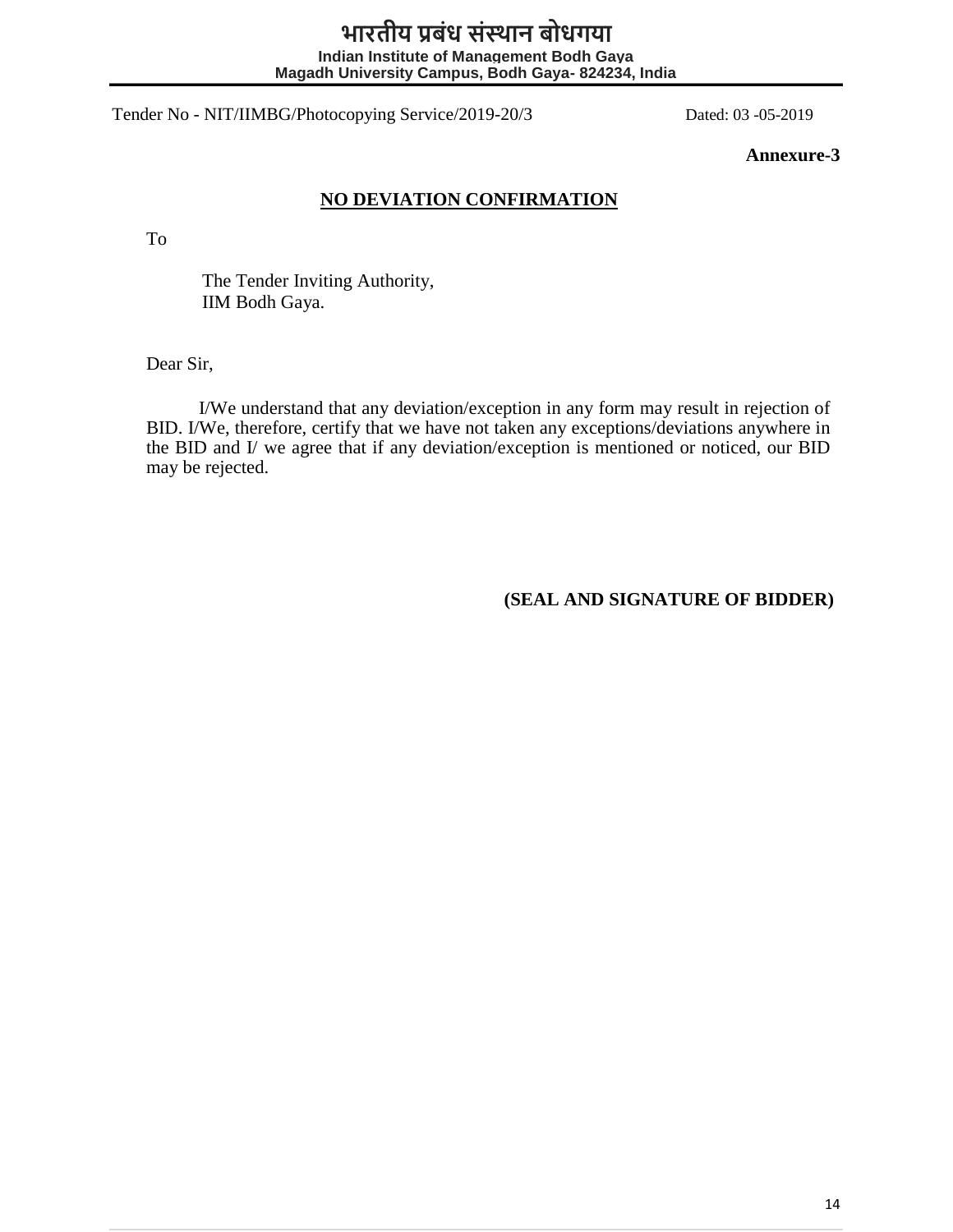**Annexure 4** 

#### **LETTER OF AUTHORITY**

#### **PROFORMA LETTER OF AUTHORITY FOR ATTENDING TECHNICAL &**  AND OTHER COMMUNICATION **CORRESPONDENCE RELATING TO**

BID. No. ------------------------- Date:

To The Tender Inviting Authority, IIM Bodh Gaya,

Dear Sir,

I/We hereby authorize following representative(s) to attend Technical/Financial BID opening and for any other correspondence and communication against Bidding Document:

Name & Designation\_\_\_\_\_\_\_\_\_\_\_\_\_\_\_\_\_\_\_\_\_\_\_

Signature  $\Box$ 

Name & Designation \_\_\_\_\_\_\_\_\_\_\_\_\_\_\_\_\_\_\_\_\_\_\_\_\_\_\_\_\_\_\_

Signature

We confirm that we shall be bound by all commitments made by aforementioned authorized representative.

Yours faithfully,

Signature

Name & Designation For and on behalf of

Note: This letter of authority should be on the letterhead of the bidder and should be signed by a competent authority.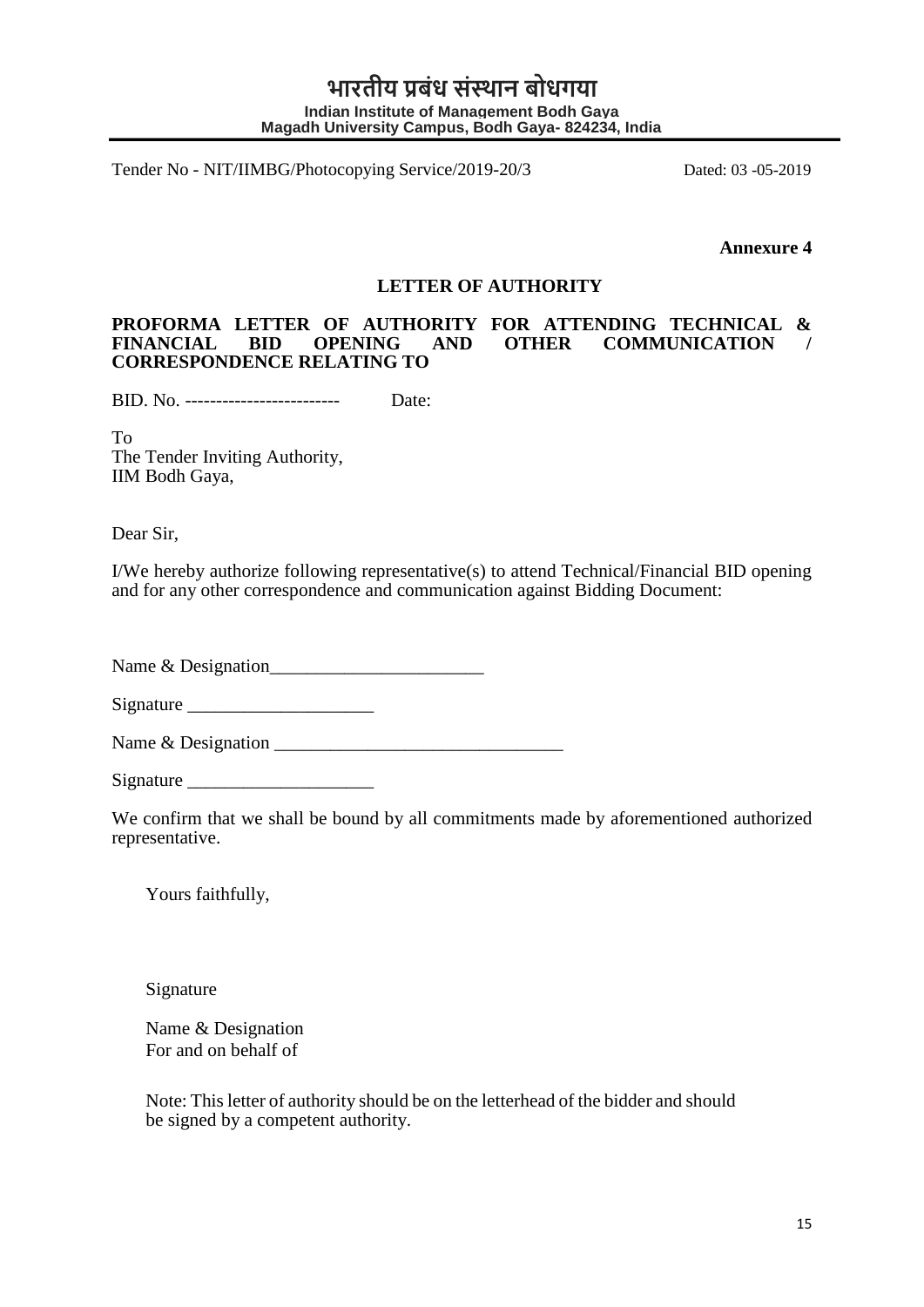# **"ENVELOPE C" FINANCIAL BID (FORMAT)**

# **Name of the Agency along with Address and Telephone No. :**

**Description of work:** Photocopying, Binding and Lamination Services

| <b>Sl</b><br>No.        | <b>Item Description</b>                                                                  | <b>Item Code/</b><br><b>Make</b> | Quantity       | <b>Units</b> | <b>Basic</b><br><b>Rate</b> in<br><b>Figures to</b><br>be entered<br>by the<br><b>Bidder</b> in<br>Rs. P. | <b>Total</b><br><b>Amount</b><br>without<br><b>Taxes</b> in<br>Rs. P. |
|-------------------------|------------------------------------------------------------------------------------------|----------------------------------|----------------|--------------|-----------------------------------------------------------------------------------------------------------|-----------------------------------------------------------------------|
| $\mathbf{1}$            | $\overline{2}$                                                                           | $\overline{3}$                   | $\overline{4}$ | 5            | 6                                                                                                         | $\tau$                                                                |
| $\mathbf{1}$            | <b>Installation of Own Photocopying</b><br><b>Machine with Material and Manpower</b>     |                                  |                |              |                                                                                                           |                                                                       |
| 1.01                    | A-4 Size Paper (Back to Back or Duplex<br>Photocopying)                                  | Photocopy1                       | 1.000          | <b>Nos</b>   |                                                                                                           |                                                                       |
| 1.02                    | A-4 Size Paper (Single Side Photocopying)                                                | Photocopy2                       | 1.000          | <b>Nos</b>   |                                                                                                           |                                                                       |
| 1.03                    | A-3 Size Paper (Back to Back or Duplex<br>Photocopying)                                  | Photocopy3                       | 1.000          | <b>Nos</b>   |                                                                                                           |                                                                       |
| 1.04                    | A-3 Size Paper (Single Side Photocopying)                                                | Photocopy4                       | 1.000          | <b>Nos</b>   |                                                                                                           |                                                                       |
| $\boldsymbol{2}$        | <b>Spiral Binding / Comb Binding with</b><br>OHP Sheets (Front & Back) of 175<br>microns |                                  |                |              |                                                                                                           |                                                                       |
| 2.01                    | Book containing 1 to 50 pages                                                            | Spiral1                          | 1.000          | <b>Nos</b>   |                                                                                                           |                                                                       |
| 2.02                    | Book containing 51 to 100 pages                                                          | Spiral <sub>2</sub>              | 1.000          | <b>Nos</b>   |                                                                                                           |                                                                       |
| 2.03                    | Book containing 101 to 150 pages                                                         | Spiral3                          | 1.000          | <b>Nos</b>   |                                                                                                           |                                                                       |
| 2.04                    | Book containing 1 51 to 200 pages                                                        | Spiral4                          | 1.000          | <b>Nos</b>   |                                                                                                           |                                                                       |
| 2.05                    | Book containing 201 to 250 pages                                                         | Spiral5                          | 1.000          | <b>Nos</b>   |                                                                                                           |                                                                       |
| 2.06                    | Book containing 251 to 300 pages                                                         | Spiral6                          | 1.000          | <b>Nos</b>   |                                                                                                           |                                                                       |
| $\overline{\mathbf{3}}$ | <b>Strip Binding / Comb Binding with</b><br>OHP Sheets (Front & Back) of 175<br>microns  |                                  |                |              |                                                                                                           |                                                                       |
| 3.01                    | Book containing 1 to 50 pages                                                            | Strip1                           | 1.000          | <b>Nos</b>   |                                                                                                           |                                                                       |
| 3.02                    | Book containing 51 to 100 pages                                                          | Strip2                           | 1.000          | <b>Nos</b>   |                                                                                                           |                                                                       |
| 3.03                    | Book containing 101 to 150 pages                                                         | Strip3                           | 1.000          | <b>Nos</b>   |                                                                                                           |                                                                       |
| 3.04                    | Book containing 1 51 to 200 pages                                                        | Strip4                           | 1.000          | <b>Nos</b>   |                                                                                                           |                                                                       |
| 3.05                    | Book containing 201 to 250 pages                                                         | Strip5                           | 1.000          | <b>Nos</b>   |                                                                                                           |                                                                       |
| 3.06                    | Book containing 251 to 300 pages                                                         | Strip6                           | 1.000          | <b>Nos</b>   |                                                                                                           |                                                                       |
| $\overline{\mathbf{4}}$ | Lamination                                                                               |                                  |                |              |                                                                                                           |                                                                       |
| 4.01                    | 1/6th Size                                                                               | Lamination1                      | 1.000          | <b>Nos</b>   |                                                                                                           |                                                                       |
| 4.02                    | A4 Size                                                                                  | Lamination <sub>2</sub>          | 1.000          | <b>Nos</b>   |                                                                                                           |                                                                       |
| 4.03                    | A3 Size                                                                                  | Lamination3                      | 1.000          | <b>Nos</b>   |                                                                                                           |                                                                       |
| 4.04                    | Foolscap Size                                                                            | Lamination4                      | 1.000          | <b>Nos</b>   |                                                                                                           |                                                                       |
| 4.05                    | Visiting Card or Identity Card Size                                                      | Lamination5                      | 1.000          | <b>Nos</b>   |                                                                                                           |                                                                       |